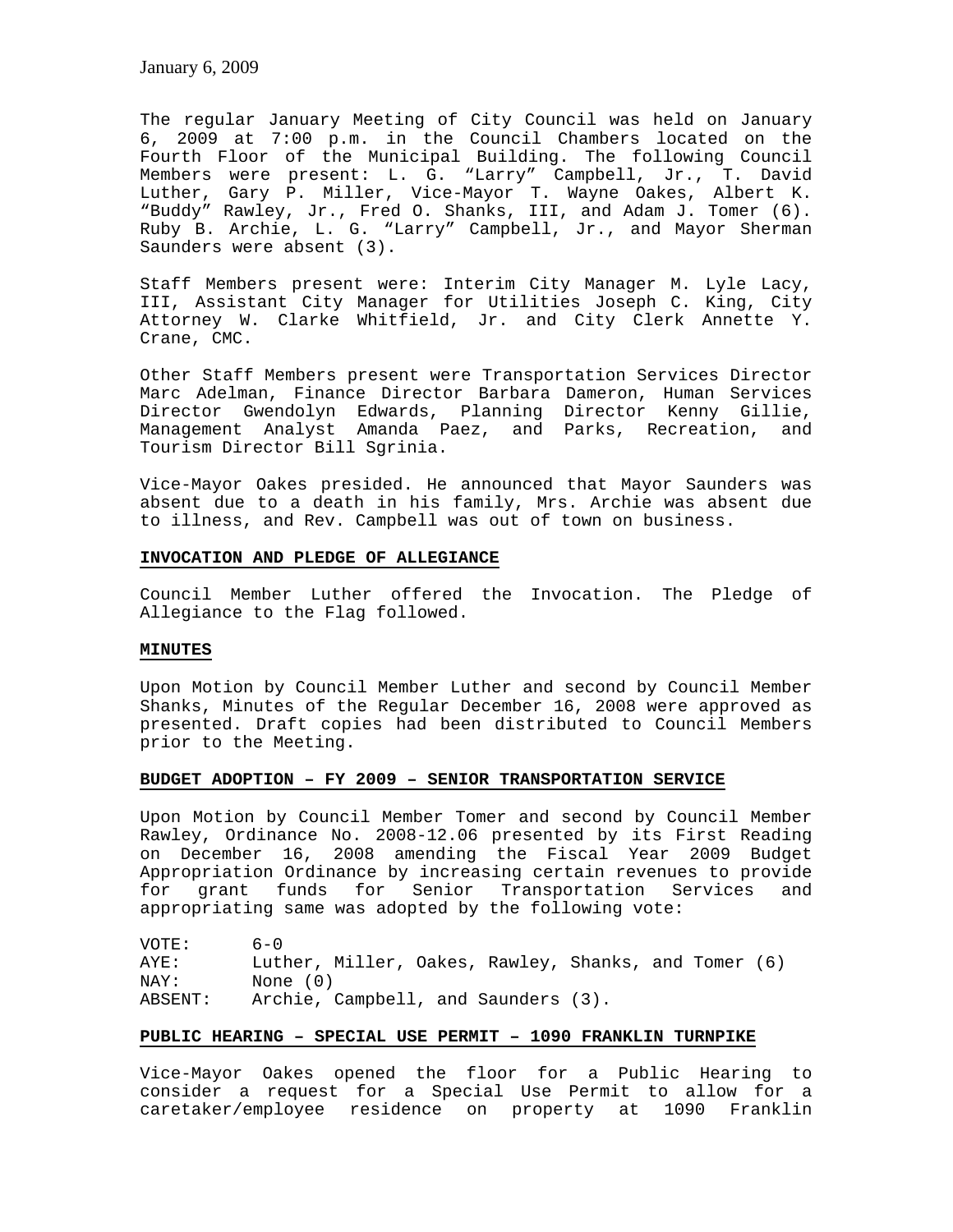Turnpike. Notice of the Public Hearing had been published in the Danville Register and Bee on December 23 and 30, 2008. Ernie Rhymer with Quality Oil Company was present to answer questions from Council Members and citizens. Following comments and questions from Council for Planning Director Kenny Gillie, the Public Hearing was closed.

Council Member Luther moved adoption of an Ordinance entitled:

ORDINANCE NO. 2009-01.01

AN ORDINANCE GRANTING A SPECIAL USE PERMIT TO ALLOW A CARETAKER/EMPLOYEE RESIDENCE IN ACCORDANCE WITH ARTICLE 3.J, SECTION C, ITEM 17, OF CHAPTER 41 OF THE CODE OF THE CITY OF DANVILLE, VIRGINIA, 1986, AS AMENDED, AT 1090 FRANKLIN TURNPIKE.

The Motion was seconded by Council Member Shanks and carried by the following vote:

VOTE: 6-0 AYE: Luther, Miller, Oakes, Rawley, Shanks, and Tomer (6) NAY: None (0) ABSENT: Archie, Campbell, and Saunders (3).

### **PUBLIC HEARING – SPECIAL USE PERMIT – 1414 WESTOVER DRIVE**

Vice-Mayor Oakes opened the floor for a Public Hearing to consider a request for a Special Use Permit to allow for a caretaker/employee residence on property at 1414 Westover Drive. Notice of the Public Hearing had been published in the Danville Register and Bee on December 23 and 30, 2008. Ernie Rhymer with Quality Oil Company was present to answer questions from Council Members and citizens. Following comments and questions from Council for Planning Director Kenny Gillie, the Public Hearing was closed.

Council Member Rawley moved adoption of an Ordinance entitled:

ORDINANCE NO. 2009-01.02

AN ORDINANCE GRANTING A SPECIAL USE PERMIT TO ALLOW A CARETAKER/EMPLOYEE RESIDENCE IN ACCORDANCE WITH ARTICLE 3.M, SECTION C, ITEM 22, OF CHAPTER 41 OF THE CODE OF THE CITY OF DANVILLE, VIRGINIA, 1986, AS AMENDED, AT 1414 WESTOVER DRIVE.

The Motion was seconded by Council Member Tomer and carried by the following vote:

| VOTE:   | $6 - 0$                                              |
|---------|------------------------------------------------------|
| AYE:    | Luther, Miller, Oakes, Rawley, Shanks, and Tomer (6) |
| NAY:    | None (0)                                             |
| ABSENT: | Archie, Campbell, and Saunders (3).                  |

### **PUBLIC HEARING – SPECIAL USE PERMIT – 266 & 274 HAIRSTON STREET**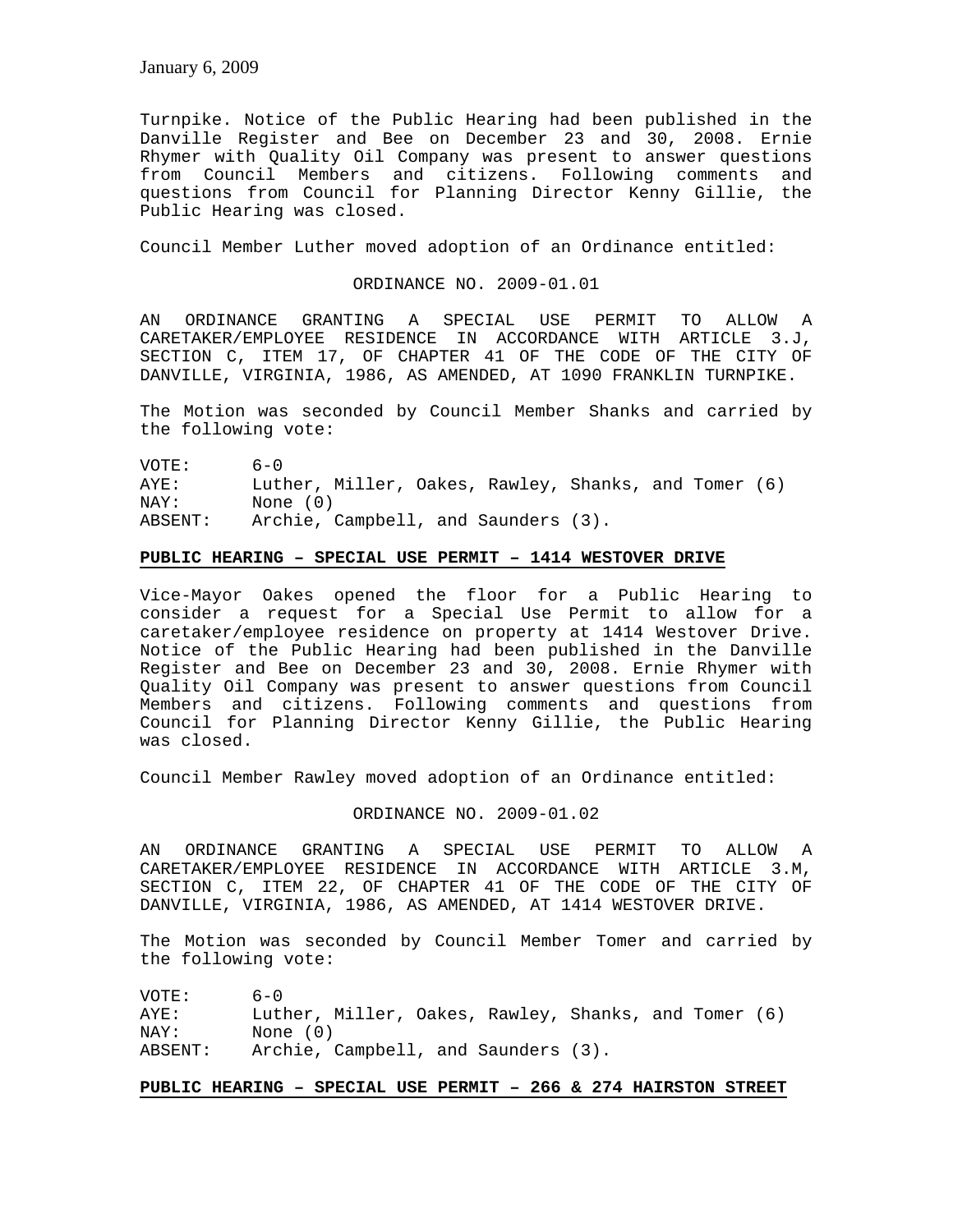Vice-Mayor Oakes opened the floor for a Public Hearing to consider a request for a Special Use Permit to operate a kennel at 266 & 274 Hairston Street. Notice of the Public Hearing had been published in the Danville Register and Bee on December 23 and 30, 2008. Applicant Derek Holley was present to answer questions from Council Members and citizens. Following comments and questions from Council for Planning Director Kenny Gillie and Mr. Holley, the Public Hearing was closed.

Council Member Luther moved adoption of an Ordinance entitled:

#### ORDINANCE NO. 2009-01.03

AN ORDINANCE GRANTING A SPECIAL USE PERMIT TO OPERATE A KENNEL IN ACCORDANCE WITH ARTICLE 3.M, SECTION C, ITEM 17, OF CHAPTER 41 OF THE CODE OF THE CITY OF DANVILLE, VIRGINIA, 1986, AS AMENDED, AT 1090 FRANKLIN TURNPIKE.

The Motion was seconded by Council Member Rawley and carried by the following vote:

VOTE: 6-0 AYE: Luther, Miller, Oakes, Rawley, Shanks, and Tomer (6) NAY: None (0) ABSENT: Archie, Campbell, and Saunders (3).

#### **BUDGET AMENDMENT – FY 2009 – COMPREHENSIVE SERVICES ACT FUNDS**

Upon Motion by Council Member Rawley and second by Council Member Miller,

### ORDINANCE NO. 2009-01.04

AN ORDINANCE AMENDING THE FISCAL YEAR 2009 BUDGET APPROPRIATION ORDINANCE BY APPROPRIATING COMPREHENSIVE SERVICES ACT FUNDS AND PROVIDING LOCAL MATCHING FUNDS FOR A TOTAL AMOUNT OF \$5,096,323

was presented by its First Reading, as required by City Charter, to lie over before final adoption.

### **BUDGET AMENDMENT – FY 2009 – COPS SECURE OUR SCHOOLS GRANT**

Upon Motion by Council Member Miller and second by Council Member Rawley,

# ORDINANCE NO. 2009-01.05

AN ORDINANCE AMENDING THE FISCAL YEAR 2009 BUDGET APPROPRIATION ORDINANCE BY INCREASING REVENUES TO ANTICIPATE THE RECEIPT OF FUNDS FROM THE UNITED STATES DEPARTMENT OF JUSTICE COMMUNITY ORIENTED POLICING SERVICES SECURE OUR SCHOOLS GRANT PROGRAM IN THE AMOUNT OF \$46,032 AND APPROPRIATING SAME

was presented by its First Reading, as required by City Charter, to lie over before final adoption.